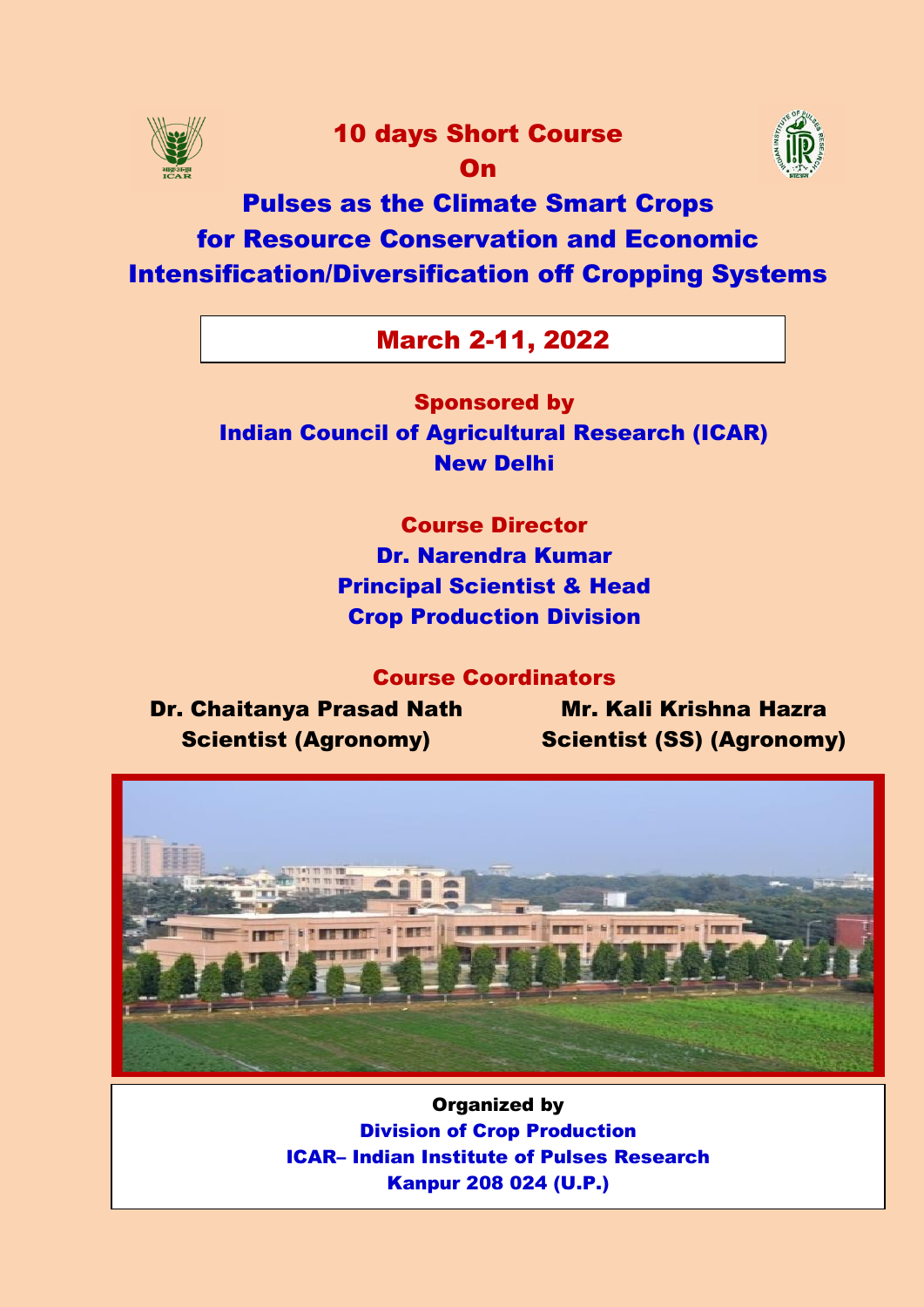

# **About the Institute**

**ICAR-Indian Institute of Pulses Research (IIPR) was established as national Institute by the Indian Council of Agricultural Research (ICAR) for basic, strategic and applied research on major pulse crops. The Institute is involved in generation of basic information, development of high yielding varieties and appropriate production and protection technologies, production of breeder seeds, demonstration and transfer of technologies, and strategic coordination of pulses research through wide network of testing centres across the country.**

**The Institute has its origin from the All India Coordinated Pulses Improvement Project (AICPIP) which was established at the Indian Agricultural Research Institute (IARI), New Delhi in 1966. Later in 1978, AICPIP was shifted to the Regional Station of IARI at Kanpur under the name of Project Directorate (Pulses). It was further elevated as Directorate of Pulses Research (DPR) in 1984 and became an independent entity under the umbrella of ICAR. In 1993, it was restructured as the Indian Institute of Pulses Research and the AICPIP was trifurcated into three coordinated projects one each on chickpea, pigeonpea and MULLaRP (mungbean, urdbean, lentil, lathyrus, rajmash and fieldpea). Since 1993, the Institute is playing a key role in strengthening nutritional security, soil health and sustainable production. Vision:** 

**Ensure self-sufficiency in pulse production and improve competitiveness through knowledge based technological interventions for improving nutritional security and sustainability of the production base.** 

# **Mandate:**

**To act as national centre for basic and applied research on pulse crops; To monitor, guide and coordinate research on pulses in the country; To impart training to scientists and extension workers engaged in pulses research and development. To foster national and international collaborations for exchange of views and material; To disseminate information on latest pulses production technology; To serve as an information bank on different aspects of pulses for strategic planning; To extend consultancy services and expertise.**

#### **About the Division**

**This Division comprises of major disciplines of Crop Production. Division of Crop Production is engaged in research and extension activities related to the cropping system, integrated nutrient, water and weed management and Resource Conservation.** 

### **Thrust Areas :**

**1. Resource use efficiency 2. Integrated crop management module for pulses in different cropping systems 3. Long-term effect of pulses in cropping systems on soil health and crop productivity 4. Resource Conservation Technology on Pulses in Rice Fallows 5. Farm mechanization suitable for pulses 6. Post-harvest technology and value addition in pulses.**

#### **Research achievements**

- **Intensification of efficient pulses based cropping systems (rice/bajra/maize/pigeonpeawheat/chickpea-mungbean).**
- **Developed efficient pulse based intercropping systems.**
- **Standardized agro-technologies for early pigeonpeawheat cropping system.**
- **Developed agro-technology for late chickpea, rabi rajmash, dwarf pea and late sown** *kharif* **mungbean.**
- **Established the need of sulphur, zinc, boron & molybdenum for balanced nutrition of pulse crops.**
- **Developed integrated weed management technology for pulses and its systems. New post-emergence herbicides were identified for pulses.**
- **The extra-early mungbean variety recommended for intensification of rice-wheat system in IGP.**
- **Standardized foliar spray of urea in pulses.**
- **Developed and marketed IIPR mini-dal mill for processing of pulses.**
- **Value added products were developed from pulse by-products.**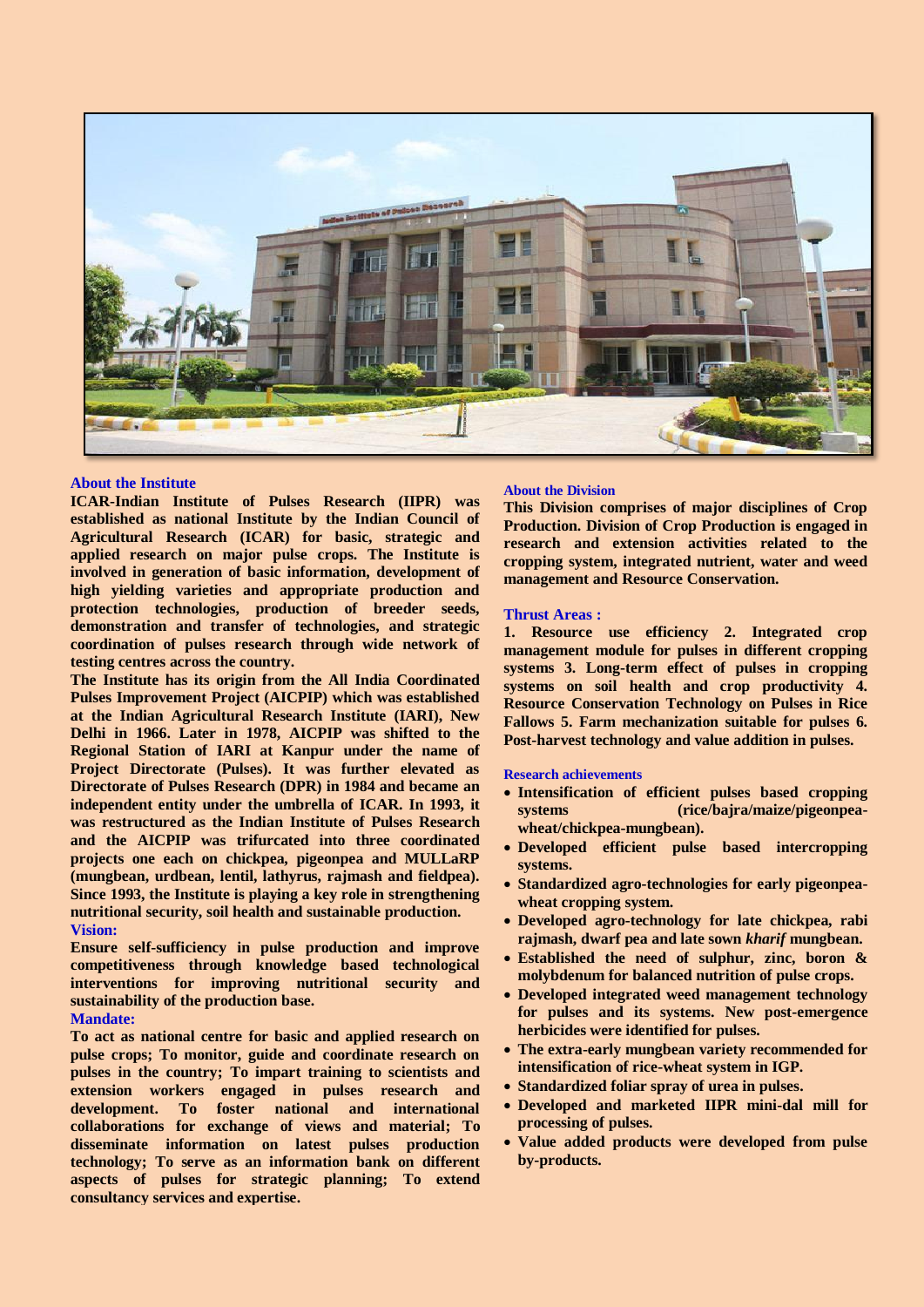### **Course Background**

Food legumes/pulse crops have an important role in system productivity enhancement, carbon **sequestration and improving the sustainability of major cereal based cropping systems through crop diversification and system intensification. Given the unique characteristics of deep root system, higher leaf fall, biological nitrogen fixation, and release of root exudates, grain legumes offer the potential option for improving soil health and ecosystem restoration. Presently, grain legumes are increasingly being advocated for diversifying cereal-cereal rotation with the objectives like minimizing the use of declining natural resources, improving soil quality, and maintaining the sustainability for long-term. To accomplish the target of sustainable agriculture, a proper planning and execution is utmost important. Research and development on understanding on climate resilient agriculture will pave the way of ecological sustainability. Over the past few years, a range of institutions have endorsed that pulse crops are integral component of climate resilient agriculture and sustainable intensification. To apply theoretical knowledge to the practical application requires skill development. This training will cover basic and applied techniques and instrument handling to develop the candidates with effective practical skills to improve the vision of applying the learned skills. This training will provide the participants not only with theoretical information but also practical experience in pulses systems and improved agro-techniques.**

## **Objectives**

- **To keep the trainees abreast about the latest developments in the field of pulses research and development and advances in knowledge in pulses technologies.**
- **To provide hands-on exposure to the trainees on various aspects of pulse agronomy, pulse based systems and techniques used for technology development.**

# **Eligibility**

**Master's Degree in any branch of Agricultural Sciences. The applicant should not be below the rank of Assistant Professor/Scientist and equivalent and should be working in Colleges/Universities/Agricultural Universities/KVKs/ICAR Institutes.**

#### **Travel**

**Travel Allowance to the participants will be paid for the journey, to and fro, as per their entitlement for the class of travel, restricted to the maximum of AC II tier rail fare by the shortest route. Participants are required to produce money receipt/ tickets in support of their claim. The reimbursement will be made as per ICAR guidelines. The candidates are advised to make their reservation in advance.**

#### **Boarding and lodging**

**Accommodation will be available on sharing basis in Institute Guest House at free of cost for trainees.**

**Duration of course: 10 days (March 2-11, 2022) Last date to apply: 20 February, 2022 Number of participants: 25 (Twenty-five)**

**Address for Correspondence**

# **Course Director**

**Dr. Narendra Kumar Principal Scientist (Agronomy) & Head (Acting) Division of Crop Production ICAR- Indian Institute of Pulses Research Kalyanpur, Kanpur 208 024 (U.P.) Email: narendra.kumar1@icar.gov.in, nkumar.icar@gmail.com Mobile: +91 9473929876; 9695241110**

## **Course Coordinators**

**Dr. Chaitanya Prasad Nath Scientist (Agronomy) Division of Crop Production ICAR- Indian Institute of Pulses Research Kanpur 208 024 (U.P.) Email: cpnath4@gmail.com/CP.Nath@icar.gov.in Mobile: 7318177223; 9474670414**

**Mr. Kali Krishna Hazra Scientist (SS) (Agronomy) Division of Crop Production ICAR- Indian Institute of Pulses Research Kanpur 208 024 (U.P.) Email: kalikrishna123@gmail.com Mobile: 8953455970**